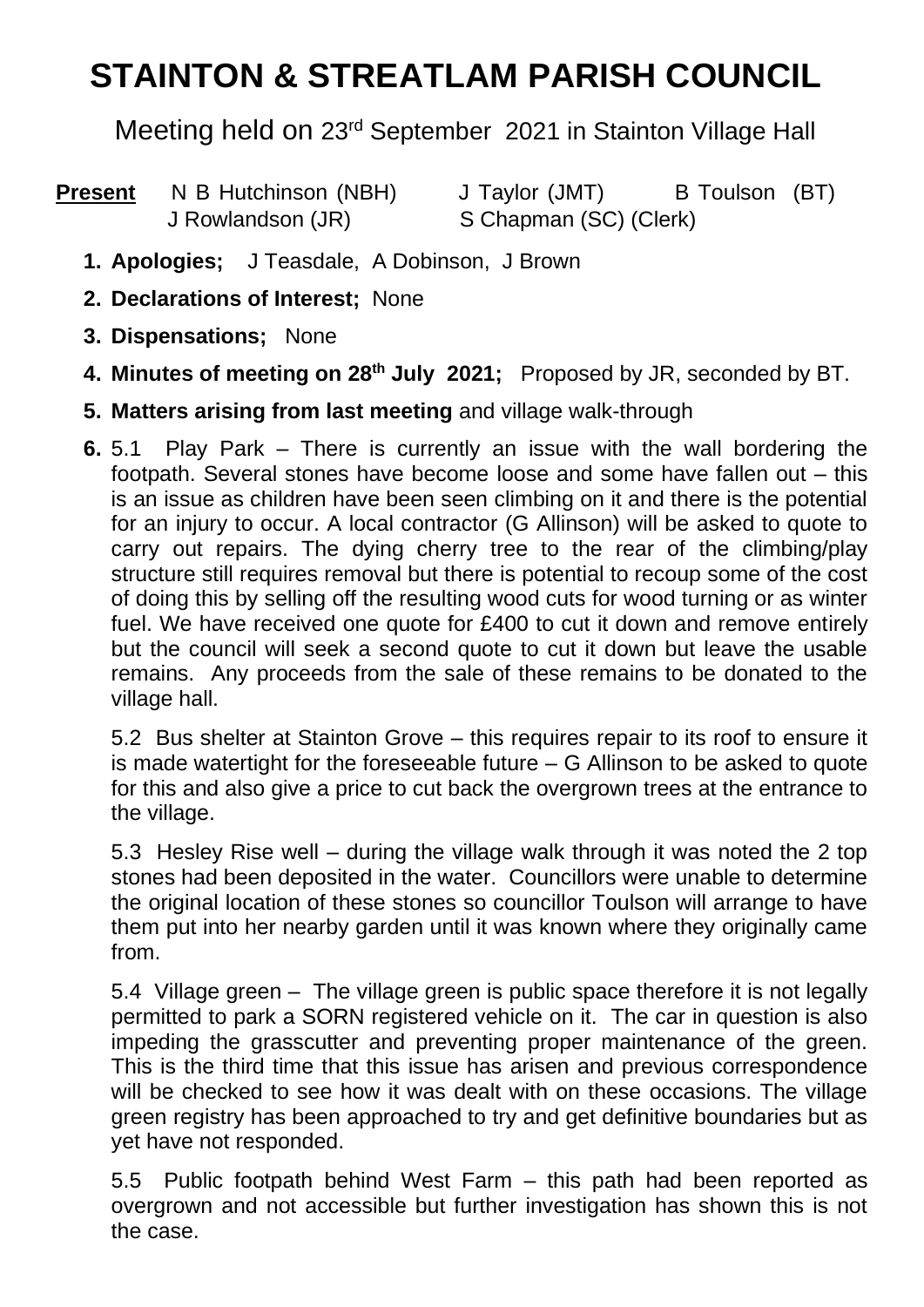5.6 Signage on the A688 and a street sign at Stainton Grove were reported to DCC as requiring attention or replacement. Currently only the sign at Stainton Grove has been replaced. The clerk was advised that road signs and street signs were dealt with by different departments and the information about the road signs would be passed to the relevant dept. There has also been no action on the request for a new Playground sign or replacement 30mph signage.

5.7 Village green bench – an email was sent to Tam to thank him for the very good job he did of repainting this bench. It was commented on during the walk through as looking very smart but it will still need to be replaced at some point as there is some damage to the legs.

5.8 Following the installation of new LED street lighting in the village, two complaints were received. One was from residents of the Police House that the new lights were shining directly into their home even through curtains and the second issue raised by Hesley Rise residents was that as the new lights were directed towards the road running through the village, they no longer cast any light on the Hesley Rise road which is substantially higher than the village road – for reference, the Police House is below the road level. DCC highways and lighting to be notified to see if these issues can be resolved.

5.9 As yet the clerk has not been able to contact Martin Clark of Gainford Parish Council to make enquiries about their speed signage, installation and costs, he will be emailed to try and get some information for the next meeting as there is currently funds available to try and slow traffic through the village.

- **7.** 5.10 Stainton Grove noticeboard a noticeboard is to be fixed to the bus shelter for advertising meetings and events in the local area. An aluminium one would cost about £300 but prices will also be checked for one with a hardwood frame.
- **8.** 5.11 Stainton Grove play park this area has previously been reported as being untidy, needing bins emptied etc by councillor Dobinson but this is actually owned and maintained by DCC. However the suggestion was made that perhaps councillors could do a walkthrough of the estate to see what issues could be resolved. Due to the time of year this would probably need to be done at a weekend.
- **9. Correspondence** none received
- **10. Financial Report –** balance of account as at 37<sup>th</sup> August was £21,080.24 **10.1** Payment made between then and this meeting was £460.00 for grasscutting to R Toward

Payments to be made –

- 10.2.1 Hall hire Stainton village hall £20.00
- 10.2.2 Clerk's wage (two months) £229.80
- 10.2.3 HMRC tax on wage £57.60